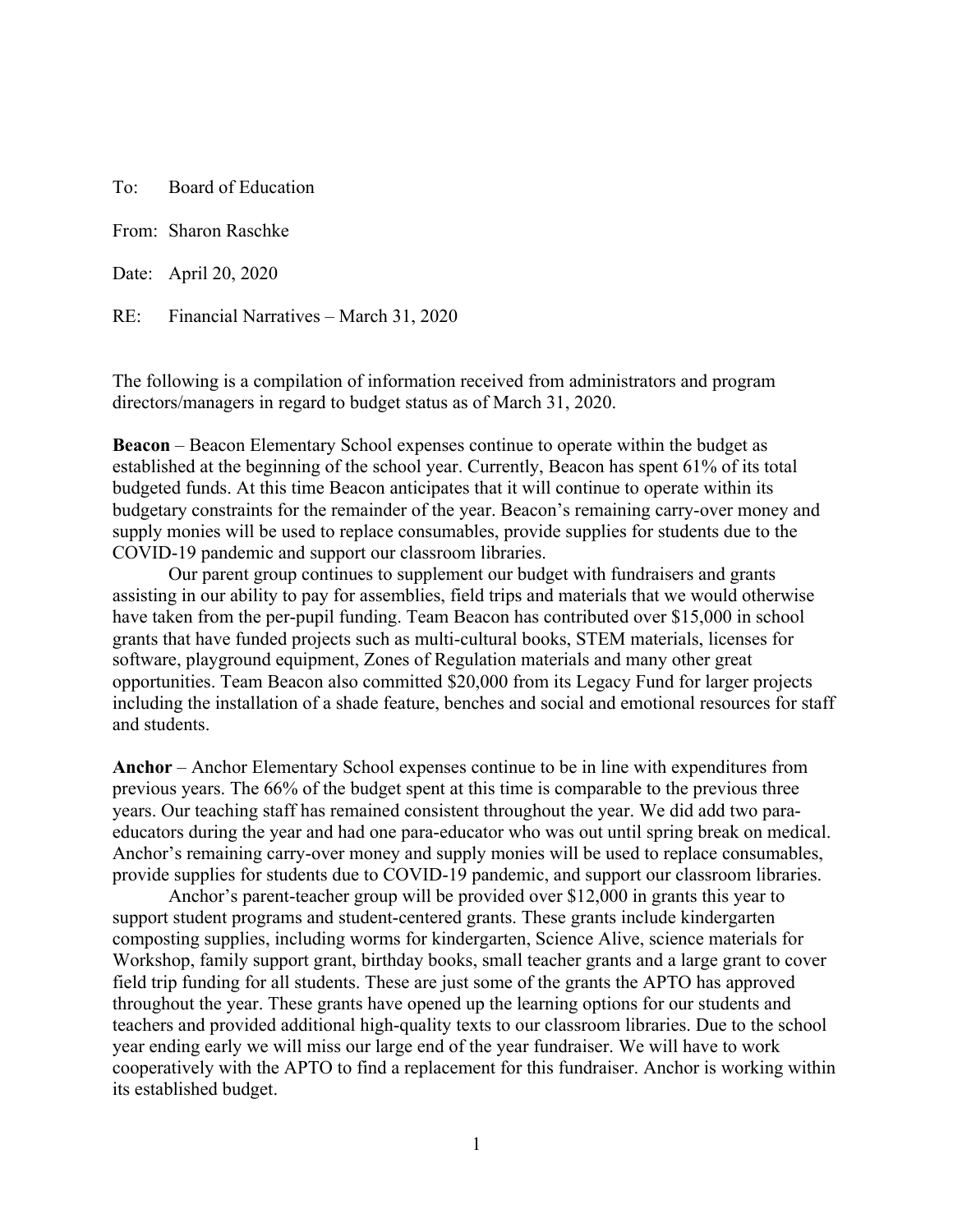**Wylie** – Wylie Elementary School expenses for 2019-20 have been consistent with expenditures from previous years. As of March 31, 2020, we have spent 63% of our budget. This is comparable to last year when we had spent 62% at the same time of the school year. Our staffing numbers have remained consistent since the fall. We purchased high-interest texts for struggling readers and have started a lending library for struggling readers in response to the 3rd grade reading law. We continue to purchase science and social studies equipment and materials to support the integrated units. We are making improvements to our garden by adding a peace pole and tree with support from the Wylie PTT. The Wylie PTT has purchased new flexible furniture for our media center, and we are excited for it to arrive. Wylie continues to operate within its budget.

**Creekside** – Creekside Intermediate School continues to work within the established budget. The Creekside budget for the 2019-20 school year has been consistent with previous years and other buildings and departments. Creekside has used 62% of the budget for the 2019-2020 school year compared to 63% at this time last school year. We have had substitute expenditures similar to those in the past. Our para-educator costs remain consistent with previous years.

Carry-over money has been used for supplies as well as classroom furniture. We continue to support professional development aligned with our mission and goals. We have provided opportunities for extensive professional development in the areas of reading, writing and science, social/emotional learning as well as personalized learning.

We have been fortunate to receive grant support and funding to provide new and exciting opportunities. One large budget item that we had anticipated was our newly designed Sixth grade STEAM experience. This experience was put on hold due to the COVID-19 pandemic. We hope to utilize carry-over funds to implement this experience in the 2020-21 school year. We anticipate a larger than usual carry-over next year due to the early school closure because of the COVID-19 pandemic.

**Mill Creek** – Mill Creek Middle School expenses for 2019-20 has been consistent with expenditures from previous years. As of March, 2020, we have spent 63% of our budget. Our staffing numbers have remained consistent since the fall.

Additional monies through substitute costs have been spent helping provide support services for our students due to the fact we are unable to find candidates to fill the open positions.

**Dexter High School** – Dexter High School is currently operating well within its budget for the 2019-20 school year. As of March 31, we are well within our budget and below last year. We are also on track to underspend our per-pupil accounts. We have been fortunate to be able to manage our technology, physical plant, substitute teacher needs, and more this year. We realized quite a bit of carry-over funds this fall by managing last year's expenses well. Unfortunately, being out of the building since March 13, 2020, has saved some money. Overall, we are pleased with the utilization of our resources this year and feel our budget expectations were realized.

**Curriculum and Instruction** – The Instructional Support Team has been very active in utilizing our budget so far this year to provide materials and professional development opportunities for Y5-12 staff in the areas of reading, writing, science, assessment and social-emotional learning.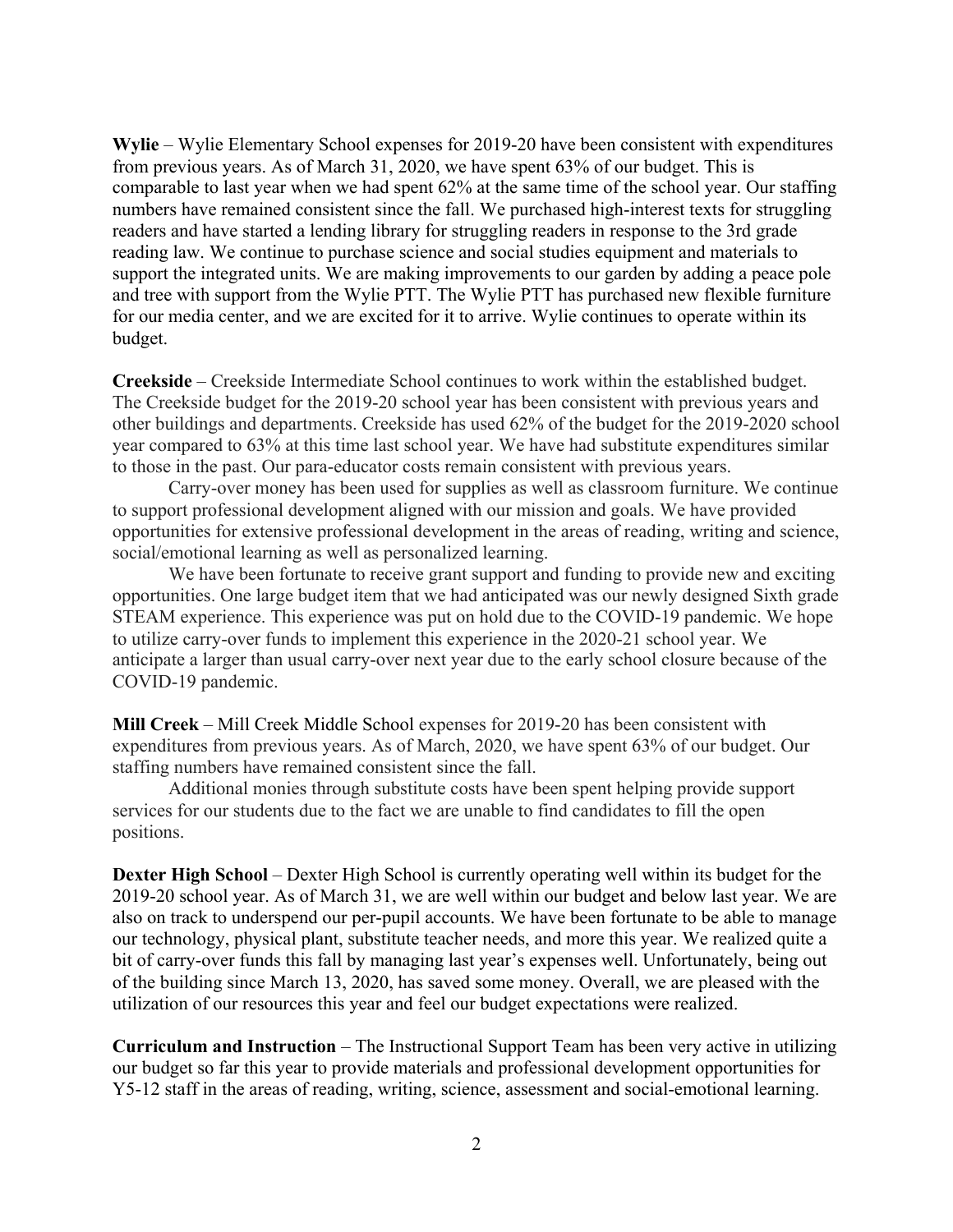These have included hiring consultants: Kate DiMeo to work onsite with our Y5-6 staff regarding Reading and Writer's Workshop, Sarah Manes from EAB to present on the Science of Reading and Megan Hines to provide professional development regarding social-emotional learning. We have also supported a team of educators to attend the EdLeader21 Leadership cohort and participate in visits to innovative districts in order to develop our Profile of a Learner. Through our current budget, we have been able to support curricular materials and expenses for staff extended learning opportunities, Y5-6 Reading and Writing, Mandarin Chinese instruction, English Language Learning, reading intervention and Phonics. We are within our projected spending in our current conference, training and supply budgets. We will come in within the budget planned for curriculum and instruction this year.

**Special Education** – The Special Education Department is currently operating within its overall budget for the 2019-20 school year. Based on the spring count data, the district is supporting 483 students who are identified as needing special education and are receiving services within the district.

Special Education expenditures this school year have been used to purchase updated curriculum resources for special education teachers and to continue the purchase of updated technology devices as well as learning and communication software and apps for students in the high needs resource room programs throughout the district. In addition, we have increased funds for Community Based Instruction for students in the high needs resource room at Dexter High School. As a result, we have students who are working on job skills in the community as part of their school program.

While we are operating within our overall budget, a few budget lines are over budget this school year, specifically in the areas of Purchased Professional Development, Software and Staff Professional Development. In the area of Purchased Professional Development, the district contracted with Maureen Ziegler three times throughout the school year to provide professional development for all staff that was focused on developing supports for students with special needs in the general education classroom, adjusting and accommodating curriculum for students with special needs and developing schoolwide Peer-to-Peer support programs. The Software budget was exceeded due to the need to purchase up-to-date software for student iPads as well as updated curriculum programs for teachers in the High Needs Resource Rooms. The Staff Development budget was exceeded to train a teacher to become an instructor for the Non-Violent Crisis Intervention Program following the resignation of one of the district trainers in October.

It is anticipated that there will be additional purchases needed this year to purchase assessments that allow for virtual testing during the time of school building closure.

## **Athletics and Community Education** –

## Athletics Program

We have had a tremendous school year athletically in the fall and winter with many accomplishments and were anticipating a successful spring as well. With the MHSAA's cancellation of spring sports, the effects are being felt throughout our community including the disappointment of teams not being able to be together, the competitions themselves and watching our kids become better ambassadors to our community. So much has been lost, especially for the spring sport senior year athletes. It was their last time to don our school colors in the name of Dexter High School.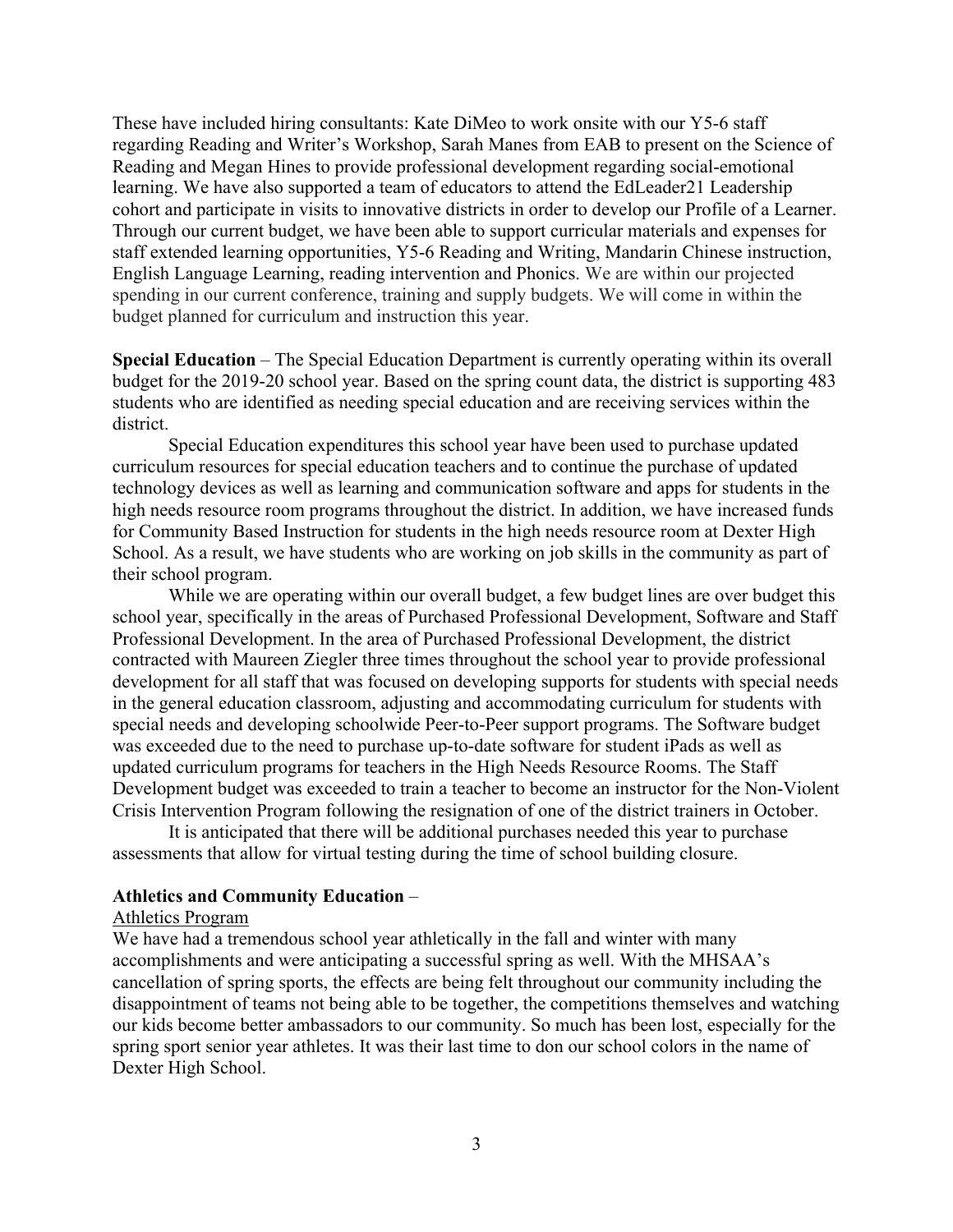The school cancellation will impact the athletic budget. We will lose revenue from participation fees as well as from gate collections and invite fees. We have over 300 athletes that would have participated in spring athletics at the high school and middle school level. We will however save some money with elimination of transportation, invitation fees and paying for officials.

We are currently discussing paying spring coaches and plan to have a decision finalized within the next week or two. They do more than just perform duties in their season. Coaches have been working with their athletes preparing and working so that they could carry on the great season that we were already having in athletics.

We are currently working on plans to unveil our new structure and several new items that will help us to continue to streamline registration and enhance that athletic community.

## Community Education Program

The Community Education budget has been impacted substantially by the COVID-19 school closure as all programs face a significant loss in revenue as follows.

- Rec & Ed programming: Approximately \$14,000 in partial refunds were issued due to the cancellation of winter term classes in March. These include Adult Recreation & Enrichment, Youth Enrichment and Youth Sports & Recreation classes. A portion of this amount will be offset by a decrease in expenditures (class supplies, a portion of instructor pay, etc). In addition, approximately \$16,500 of revenue after expenses will be lost due to the cancellation of Spring term Rec & Ed programs.
- Jenkins ECLC: Half-Day programs are closed for the rest of the school year, resulting in a loss of \$27,710 in revenue. Currently, \$101,152 in revenue from Full-Day programs for the care period March 16 – April 17 has also been lost. An extension of our closure would result in a loss of \$82,700 per care period (of which two remain) until summer programming begins on June 15. Similar to the Rec & Ed classes, this loss in revenue would be offset slightly by a decrease in expenditures due to supplies, snacks for students, etc.
- After Care: The cancellation of the After Care program for the remainder of the school year will result in a loss of approximately \$105,000 in revenue. This figure would be slightly offset by a decrease in expenditures as well.

While Community Ed programs are currently closed, Community Ed staff are still being paid during this closure, further affecting the budget. Pay for Community Ed hourly staff is roughly \$13,311 per week during this shutdown, not including the districts 17% contribution to EDUStaff and contributions toward retirement, FICA, etc for DCS employees.

Registration for Jenkins 2020-21 programming began in March and enrollment looks strong. At this point, we will be expanding again as numbers for Older Infants and Toddlers dictate opening an additional classroom. Camp Dexter and After Care registration is currently open as well.

The loss of revenue on the Community Ed budget due to the COVID-19 school closure is significant. We are hopeful restrictions will be lifted in time to run our Community Ed summer camps, resume open pool sessions, hold Camp Dexter, rent district facilities and re-open Jenkins in order to begin generating revenue for the district once again.